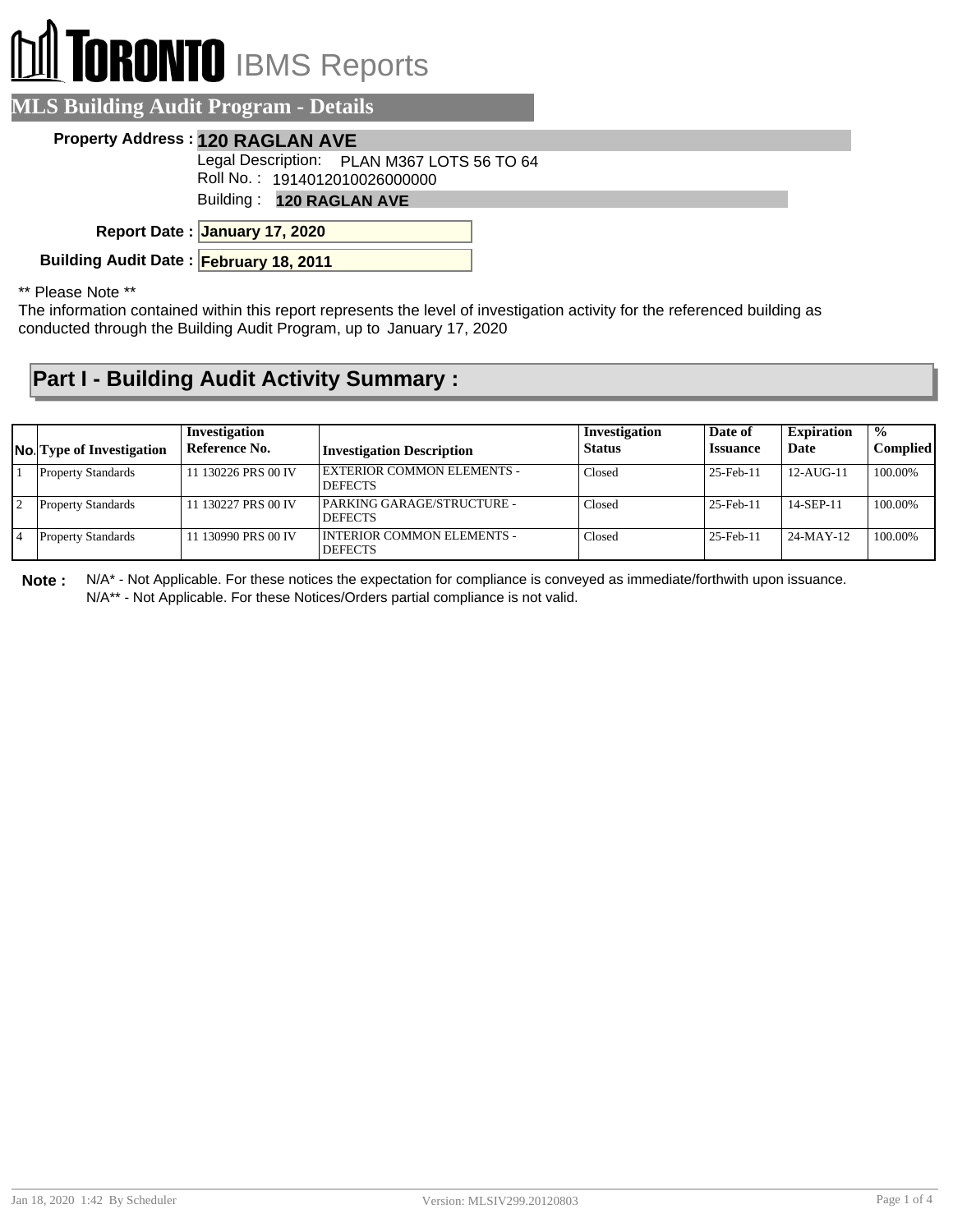## **Part II - Building Audit Details for Property Standards Orders :**

|    | Type of<br><b>No. Investigation</b> | Investigation<br>∣Reference No.            | <b>Investigation Description</b>                                 | Investigation Date of<br><b>Status</b> | <b>Issuance</b> | <b>Expiration</b><br>∣Date | <b>Next Scheduled</b><br><b>Inspection Date</b> |
|----|-------------------------------------|--------------------------------------------|------------------------------------------------------------------|----------------------------------------|-----------------|----------------------------|-------------------------------------------------|
| l2 | Property Standards                  |                                            | 11 130227 PRS 00 IV PARKING GARAGE/STRUCTURE -<br><b>DEFECTS</b> | Closed                                 | 25-Feb-11       | 14-SEP-11                  | 12-Aug-11                                       |
|    |                                     | No. of defects contained within the Order: |                                                                  |                                        |                 |                            |                                                 |

**0**

**No. of defects contained within the Order :**

**No. of defects that remain outstanding :**

|     | <b>Deficiency Details</b>                                                                                                                                                                                           |                          |               |  |  |  |  |
|-----|---------------------------------------------------------------------------------------------------------------------------------------------------------------------------------------------------------------------|--------------------------|---------------|--|--|--|--|
| No. | <b>Violation/Defect</b>                                                                                                                                                                                             | Location                 | <b>Status</b> |  |  |  |  |
|     | Only safe exit doors and adjacent wall surfaces are to be painted green. The door at this location<br>is not a safe exit door. The door and adjacent wall surfaces should not be green.                             | Underground Parking Area | Closed        |  |  |  |  |
| 2   | Drain pipe beside column discharges water 2 metres above grade.                                                                                                                                                     | Underground Parking Area | Closed        |  |  |  |  |
| 3   | Concrete floor damaged. Concrete missing, re-bar exposed.                                                                                                                                                           | Underground Parking Area | Closed        |  |  |  |  |
| 4   | Pedestrian exit door does not latch closed.                                                                                                                                                                         | Underground Parking Area | Closed        |  |  |  |  |
| 5   | Storage of materials in parking spaces 8, 9, 24, 25, 93, 94 and 95.                                                                                                                                                 | Underground Parking Area | Closed        |  |  |  |  |
| 6   | Garge ceiling. Paint deteriorated, efflorecense present, concrete cracked, damaged and missing<br>and re-bar exposed above parking spaces 53, 62, 63, 64, 65, 66 and above drive aisle at spaces<br>30, 53 and 104. | Underground Parking Area | <b>Closed</b> |  |  |  |  |

| Type of<br>No. Investigation | ⊺Investiɑation<br><b>Reference No.</b> | <b>Investigation Description</b>                                  | <b>Investigation Date of</b><br><b>Status</b> | <b>Issuance</b> | <b>Expiration</b><br>∣Date | <b>Next Scheduled</b><br><b>Inspection Date</b> |
|------------------------------|----------------------------------------|-------------------------------------------------------------------|-----------------------------------------------|-----------------|----------------------------|-------------------------------------------------|
| Property Standards           |                                        | 111 130226 PRS 00 IV EXTERIOR COMMON ELEMENTS -<br><b>DEFECTS</b> | Closed                                        | 25-Feb-11       | 12-AUG-11                  | 31-Oct-11                                       |

**No. of defects contained within the Order :**

**No. of defects that remain outstanding :**

|     | <b>Deficiency Details</b>                                    |              |               |  |  |  |  |
|-----|--------------------------------------------------------------|--------------|---------------|--|--|--|--|
| No. | <b>Violation/Defect</b>                                      | Location     | <b>Status</b> |  |  |  |  |
|     | Asphalt surface has potholes.                                | Parking Area | Closed        |  |  |  |  |
|     | Walls have cracked, damaged and missing concrete.            | Ramp         | Closed        |  |  |  |  |
| 3   | Exterior garbage containment area not screened.              | Rear         | Closed        |  |  |  |  |
| 4   | Exterior garbage bin loaded beyond the top of the container. | Rear         | Closed        |  |  |  |  |
| 5   | Floor drain missing cover.                                   | Stairway     | Closed        |  |  |  |  |
| 6   | Concrete steps damaged.                                      | Stairway     | Closed        |  |  |  |  |
|     | Concrete walls damaged.                                      | Stairway     | Closed        |  |  |  |  |
| 8   | Concrete walls damaged.                                      | Stairway     | Closed        |  |  |  |  |

**0**

**8**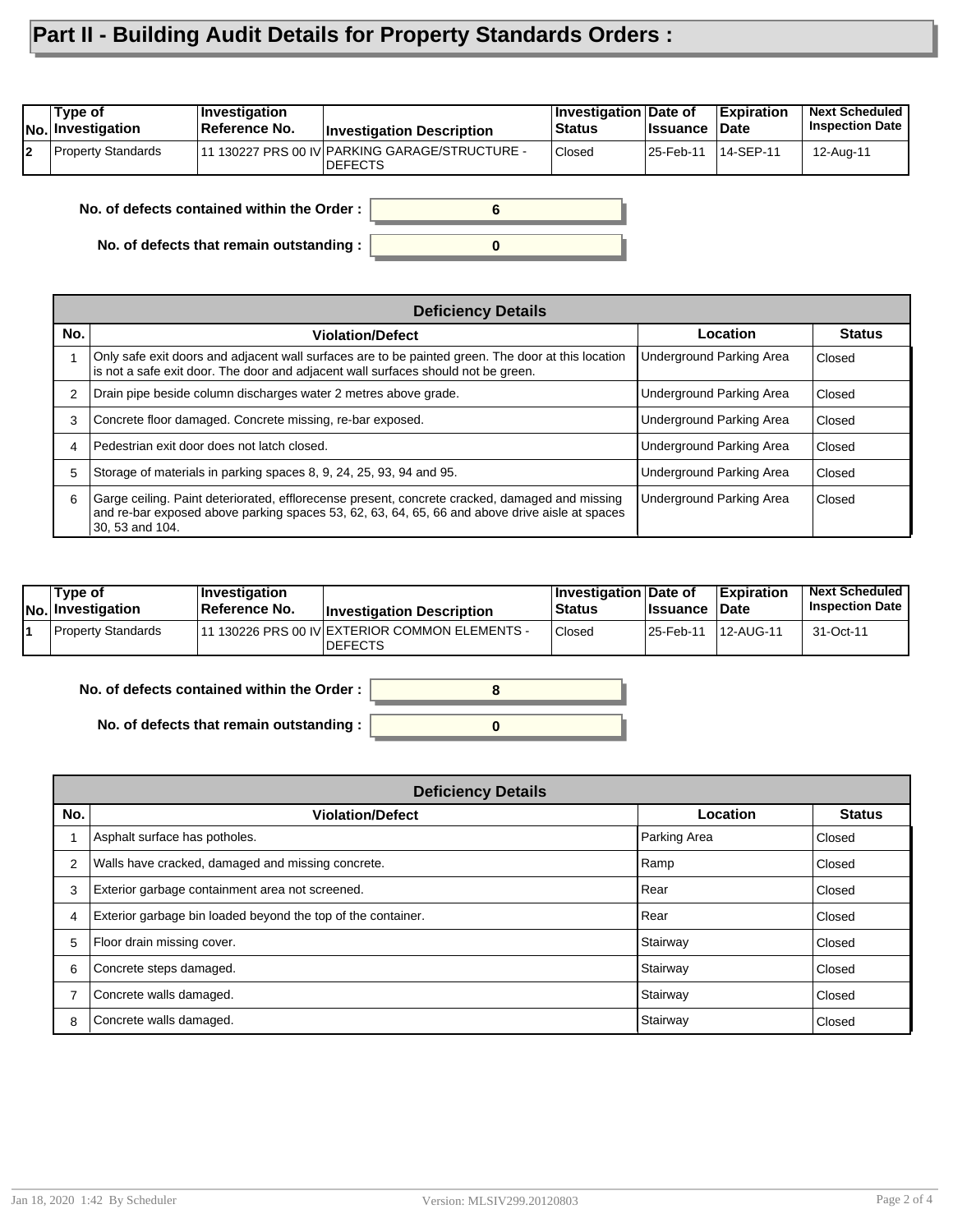| Type of<br>No. Investigation | $ $ Investigation<br><b>Reference No.</b> | <b>Investigation Description</b>                                  | <b>∣Investigation Date of</b><br><b>Status</b> | <b>Ilssuance Date</b> | <b>Expiration</b> | <b>Next Scheduled</b><br><b>Inspection Date</b> |
|------------------------------|-------------------------------------------|-------------------------------------------------------------------|------------------------------------------------|-----------------------|-------------------|-------------------------------------------------|
| Property Standards           |                                           | 111 130990 PRS 00 IV INTERIOR COMMON ELEMENTS -<br><b>DEFECTS</b> | <b>Closed</b>                                  | 25-Feb-11             | 24-MAY-12         | 19-Sep-12                                       |

| No. of defects contained within the Order : $\vert$ |  |
|-----------------------------------------------------|--|
| No. of defects that remain outstanding :            |  |

| <b>Deficiency Details</b>                                                                                                         |                      |               |  |  |  |  |  |
|-----------------------------------------------------------------------------------------------------------------------------------|----------------------|---------------|--|--|--|--|--|
| <b>Violation/Defect</b>                                                                                                           | Location             | <b>Status</b> |  |  |  |  |  |
| The room within boiler room has walls with missing tiles and holes.                                                               | Interior of Building | Closed        |  |  |  |  |  |
| The wall in the compactor room has damaged plaster.                                                                               | Interior of Building | Closed        |  |  |  |  |  |
| Wall in boiler room has broken and cracked concrete exposing reinforcement bars.                                                  | Interior of Building | Closed        |  |  |  |  |  |
| There are holes in the wall behind the dryers.                                                                                    | Interior of Building | Closed        |  |  |  |  |  |
| The wall in the north stairwell between the 5th and 6th floors has broken plaster.                                                | Interior of Building | Closed        |  |  |  |  |  |
| The wall in the north stairwell between the 1st and 2nd floors has beoken plaster.                                                | Interior of Building | Closed        |  |  |  |  |  |
| The exterior wall beside locker room 2 is leaking at locker 10                                                                    | Interior of Building | Closed        |  |  |  |  |  |
| Light fixtures in basement corridor have missing covers.                                                                          | Interior of Building | Closed        |  |  |  |  |  |
| Corridors are not equipped to provide illumination to an average level of not less than 50 lux at<br>floor or tread level.        | Interior of Building | Closed        |  |  |  |  |  |
| The south exit wall has paint peeling.                                                                                            | Interior of Building | Closed        |  |  |  |  |  |
| Boiler room ceiling contains holes.                                                                                               | Interior of Building | Closed        |  |  |  |  |  |
| The north basement stairwell ceiling near exit door has paint peeling                                                             | Interior of Building | Closed        |  |  |  |  |  |
| The electrical box of the room within boiler room is open.                                                                        | Interior of Building | Closed        |  |  |  |  |  |
| Electericl outlet behind dryer is loose.                                                                                          | Interior of Building | Closed        |  |  |  |  |  |
| Numerous doors in corridors have chipped paint.                                                                                   | Interior of Building | Closed        |  |  |  |  |  |
| Carpets throughout are dirty                                                                                                      | Interior of Building | Closed        |  |  |  |  |  |
| Locker room floors have missing floor drain covers.                                                                               | Interior of Building | Closed        |  |  |  |  |  |
| The plumbing system is not kept free from leaks or defects. The ceiling in basement corridor<br>outside locker room 3 is leaking. | Interior of Building | Closed        |  |  |  |  |  |
| The floor drain of the room within boiler room is clogged.                                                                        | Interior of Building | Closed        |  |  |  |  |  |
| The drain under the sink in compactor room is not connected.                                                                      | Interior of Building | Closed        |  |  |  |  |  |
| The wall in north basement stairwell has broken plaster.                                                                          | Interior of Building | Closed        |  |  |  |  |  |
|                                                                                                                                   |                      |               |  |  |  |  |  |